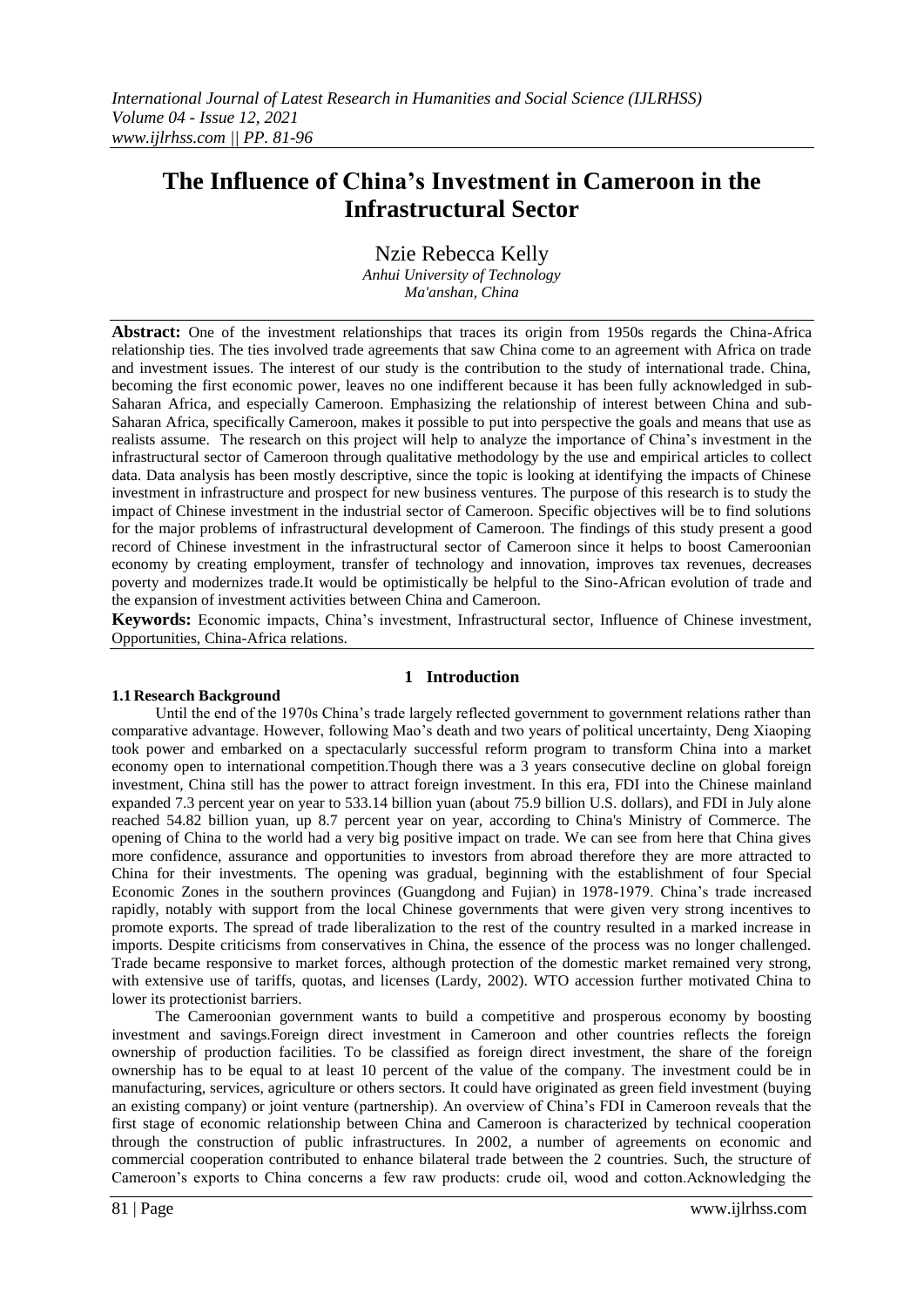# *www.ijlrhss.com || PP. 81-96*

discrepancies of China's FDI flows in Africa and the low performance of Cameroon's in attracting FDI, an analysis of the key motives of Chinese investors pointed out that the Chinese government encourages Chinese entrepreneurs to go abroad through financial support. These enterprises are led by the profit maximization indifferently their status of State-owned enterprises or private enterprises notwithstanding the fact they are resource-seeking or market-seeking. Also, the abundant natural resources in Cameroon and its strategic position in Central Africa predispose the country to stand for considerable FDI inflows. But to some extent these endowments' factors tend to be insufficient in terms of attracting important stock of China's FDI.

In Cameroon, infrastructure plays a great role in attracting investment. It is located on the Gulf of Guinea with its main seaport in Douala that serves for the transit of goods in and out of the territory. However, this is an estuary port that has to be excavated every year to favorize the larger ships to harbor or anchor the port since they usually anchor offshore and their goods ferries to the port thus creating the need for other seaports. Being considered as an OECD country, Cameroon needs investors to industrialize the country and boost its economy. To fuel this growth, China has poured massive amounts to finance projects in Cameroon and bring development. They want more focus on improving living standards through a win-win cooperation with Cameroon.

## **1.2 Objectives of study**

The study has been conducted with the purpose of determining the potential of sea ports in Cameroon, to raise the need for a deep seaport that could be utilized to improve FDI in Cameroon and improve trading activities. Chinese firms are involved in the construction sector in Cameroon. One recent phenomenon is that of Chinese firms bidding for construction contracts. The research paper will reflect the positive influence of China's investment since Chinese financial resources and domestic expertise could contribute a bunch to this sector.

# **1.3 Research questions:**

- 1. Reasons why Cameroonian government choose Chinese financing for the selected infrastructure projects when alternative sources of finance from Multinational Development Banks were available in the same period?
- 2. Why China chose the Bollore as partner to elaborate this project?
- 3. How do China and Cameroon both exploit chances for their economic growth?
- 4. What are the opportunities linked to the implication of China in infrastructure development in Cameroon?
- 5. What are the perspectives of the Cameroonian government to attract Chinese investors in field?

# **1.4 Significance of the study**

The project will contribute to the socio-economic development of Cameroon. Its objective is to satisfy the demand of new port infrastructure. The trade between Cameroon and other countries could increase if there was a deep-sea port to anchor larger ships and containers thus promoting FDI.

## **1.5 Research methodology**

The study of this project will help to understand the importance of Chinese investment in the infrastructural sector in Cameroon and the influence of this aid to the economy by the use of empirical articles and qualitive methodology. In this paper the researcher examined the economic cooperation between China and Cameroon on two aspects which are infrastructure and investment. In order to obtain authentic information, the researcher relied on primary mode of data to generate update existing data on Sino-Cameroon economic relations. The primary data was gotten from questionnaires concerning China's presence in Cameroon and their foreign aid investment using semi-structured but flexible questions and secondary data was gotten from empirical reviews and scholars' previous studies in order to acquire an understanding of the genesis of China-Cameroon relations (trade and investment relations) by the use of articles, books and publications.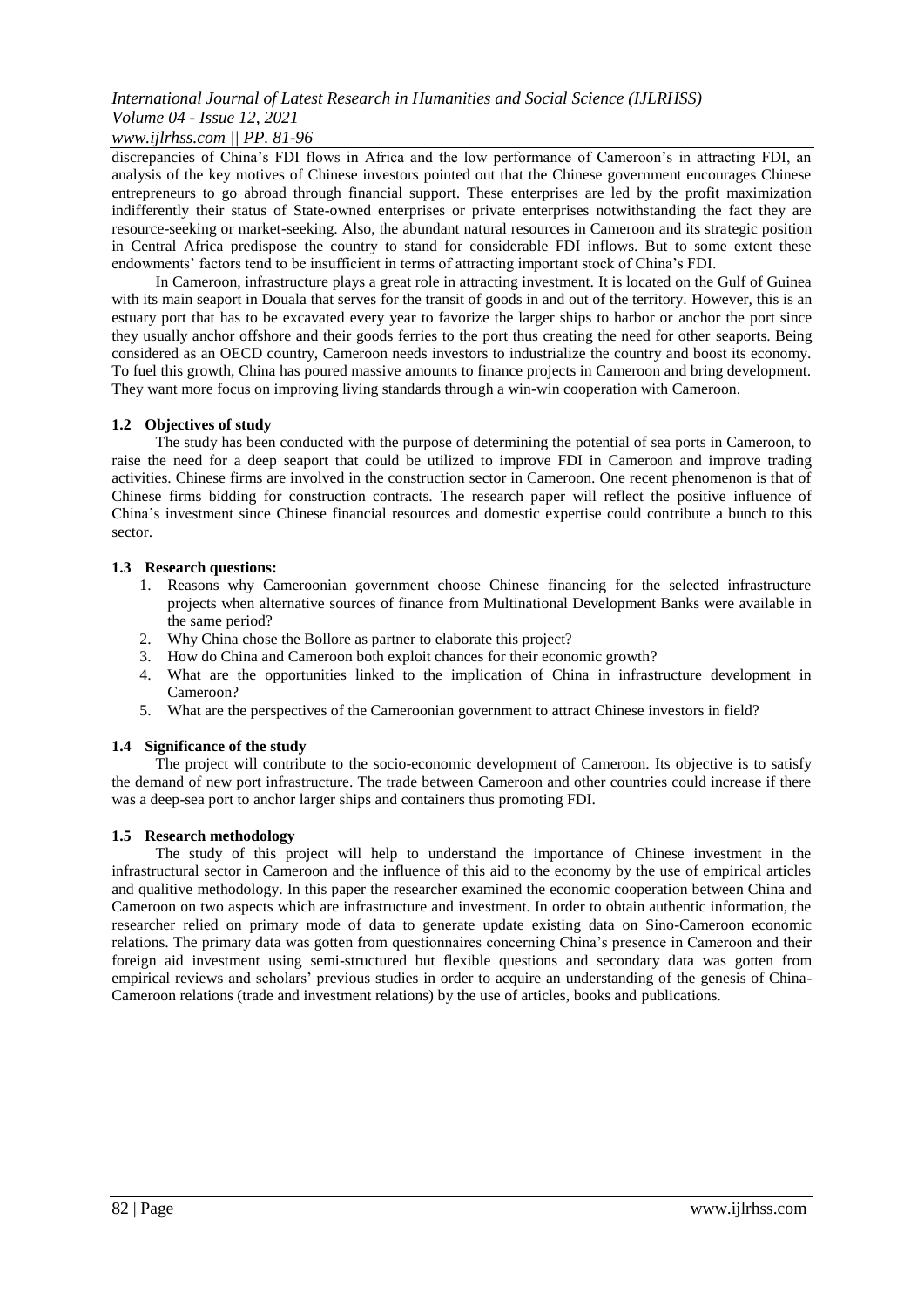# **1.6 Research framework**



**Figure 1:** The research framework

# **2 Literature Review & Related Theory**

## **2.1 Literature Review**

Lindhahl (2013) explained that Africa stands out as one of the global destination points in regards to trade and commerce. Several years back, Africa was viewed by the Western and Eastern powers as the cradle of minerals and raw materials for industries. Before the Industrial revolution period, many European countries maintained distance with the continent due to their perception that the continent lacked sufficient materials they needed for survival. However, this perception changed by the end of the 18<sup>th</sup> Century and caused European countries to expand their trading network overseas and beyond.

Djeri-Wake Nabine (2012) in a publication reiterated that one of the most supreme aspects of investment activities between China and Africa regards the fact that the African countries agreed on the platform of some reserve percentage. It implies that China would offer the host countries a percentage of their investment as a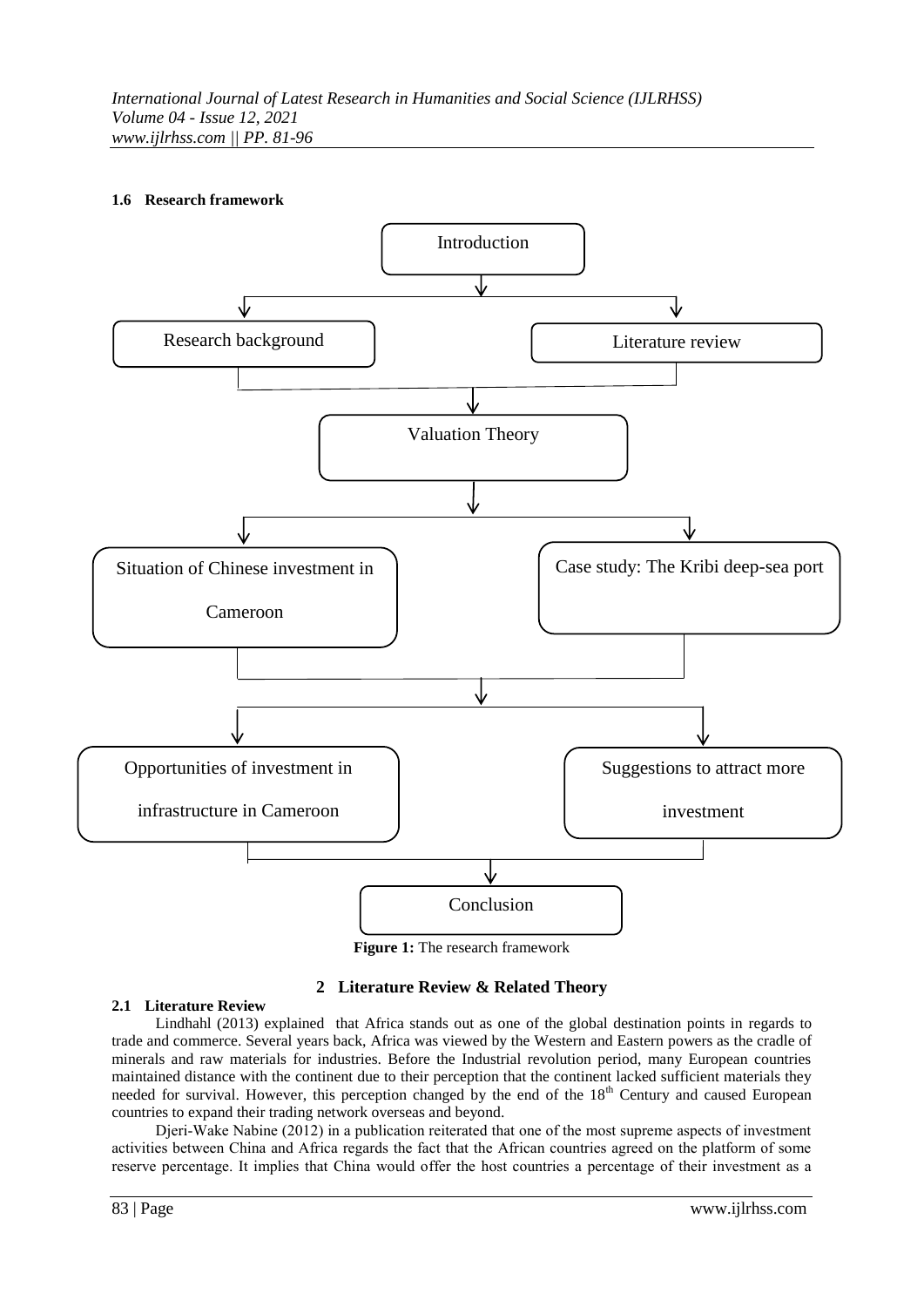# *www.ijlrhss.com || PP. 81-96*

sign of benefit from their natural resources. Furthermore, China undertook to offer employment opportunities to the African citizens especially in the infrastructural sector.

China has been predicted to overhaul the US as the largest economy by 2017 in Purchasing Power Parity (PPP) terms and by 2027 in market exchange rate terms (World in 2050: The BRICs and beyond: prospects, challenges and opportunities, PwC Economics, January 2013). The fast growth of China has also been paralled by its emergence as a major trading power in the world and has the potential of becoming the world's top exporter in the next decade due to increasing FDI, high domestic savings and improved productivity (Hong 2006).China's presence in Africa is fast growing and the commitment to economic development through "South-South" cooperation is bringing important changes to African economies. He Shi (2010, p 213) ascertained after evaluation of China's involvement in Africa emphasized that on one hand, "the positive impact of China's presence on African development will be limited in the long run because of a huge conflict of interest between China and Africa" by noticing the evolution of trade between China, Africa and India and on the other hand argues that this trade explosion offers sub-Saharan Africa an aptitude for development. It is not only the main interest of Africa in terms of its economic development but also the economic prosperity of China. The increasing focus on productive sectors in high-growth countries illustrates that there could be opportunities for Chinese investments to create jobs, supply local markets and create linkages and knowledge spillovers to local firms.

Trade developed rapidly following the 1987 exemption from customs duties of raw materials and components destined for re-export. China has drawn heavily on the Southeast Asian development model, where components are first imported, then assembled, and finally re-exported, either for further processing or directly to markets in developed countries. This trade was boosted by increases in foreign investment in the 1990s, aided by the establishment of Special Economic Zones and the role of Hong Kong and the Chinese Diaspora.

Sino-African cooperation highlights China and the African continent and particularly Cameroon. It is on the one hand of China, which is a great emerging power thus showing great success on the economic plan and on the other hand of Africa more precisely Cameroon.Her traditional economic partners have been European countries, and top among them has been France, the former colonial power. Economic interaction with Asia and especially China has been very low, but is increasing rapidly. China will soon rival France as the main source of imports, and a number of Chinese financed infrastructural projects are important landmarks in Cameroon today. The level of economic interaction between the two countries is rising rapidly. Beyond its strategic location on the African continent, its diversity and its natural human and cultural complexity, the country offers a most enviable geographical and climatic panorama, capable of making it a priority tourist destination in Africa. If we decided to analyze Sino-Cameroonian cooperation, it is because Cameroon stands out for its political stability, the advantages of the local economic environment for trade, the flexibility of the vast domestic market (from 20 million potential consumers), huge contracts signed with China, offset by the many natural resources available to Cameroon and its important seafront. It is located for its south-western country, in the Gulf of Guinea.

Cameroon offers China undeniable economic advantages and is therefore an entry point to all of Central Africa. According to Ewangue, (2009: 308) Cameroon, because of its demographic weight and its diversified economy Cameroon is seen as a potential rising power in Central Africa. Chinese infrastructure projects are becoming boundless and predominant around Africa, one consequence of the country's "going global" policy that has seen the internationalization of its largest State-Owned Enterprises (SOEs). China's infrastructure projects and broader investments in the infrastructure and extractive sectors have been a source of controversy. Western Non-Governmental Organizations and advocacy groups have criticized China's apparent disregard for negative social and environmental impacts, as well as its relative lack of transparency. The increasing focus on productive sectors in high-growth countries suggests that there could be opportunities for Chinese investment to create jobs, supply local markets and create linkages and knowledge spillovers to local firms. A new strand of research (Brautigam et al. 2017, Abebeet al.2017) is beginning to address the latter; it demonstrates some positive synergies between Chinese and local manufacturing firms in Cameroon. In new research (Brautigam et al. 2017), we aim to present a balanced view on what we know about Chinese investment in Cameroon in the infrastructural sector and what it means for economic growth.European and American Companies had always been known to be the dominant powers in the construction industry of Africa and Cameroon for that matter. Yet, a recent World Bank study on the infrastructural situation in Africa hints that there is an annual US\$ 22 billion infrastructural backlog on the continent. Consequently, creating opportunities for newcomers and actors in the industry is of supreme importance. Therefore, the emergence of Chinese construction firms on the continent brings the appropriate and the much-needed competition into the industry. The Cameroonian government considers these Chinese firms an alternative choice especially in the construction industry and accordingly welcomes their participation, as the competitive advantages of these Chinese firms have become prominent and obvious. They offer comparable quality standards and most importantly for Cameroon and in fact Africa, lower costs with in-time execution and delivering of projects. As expected, the competing companies (mostly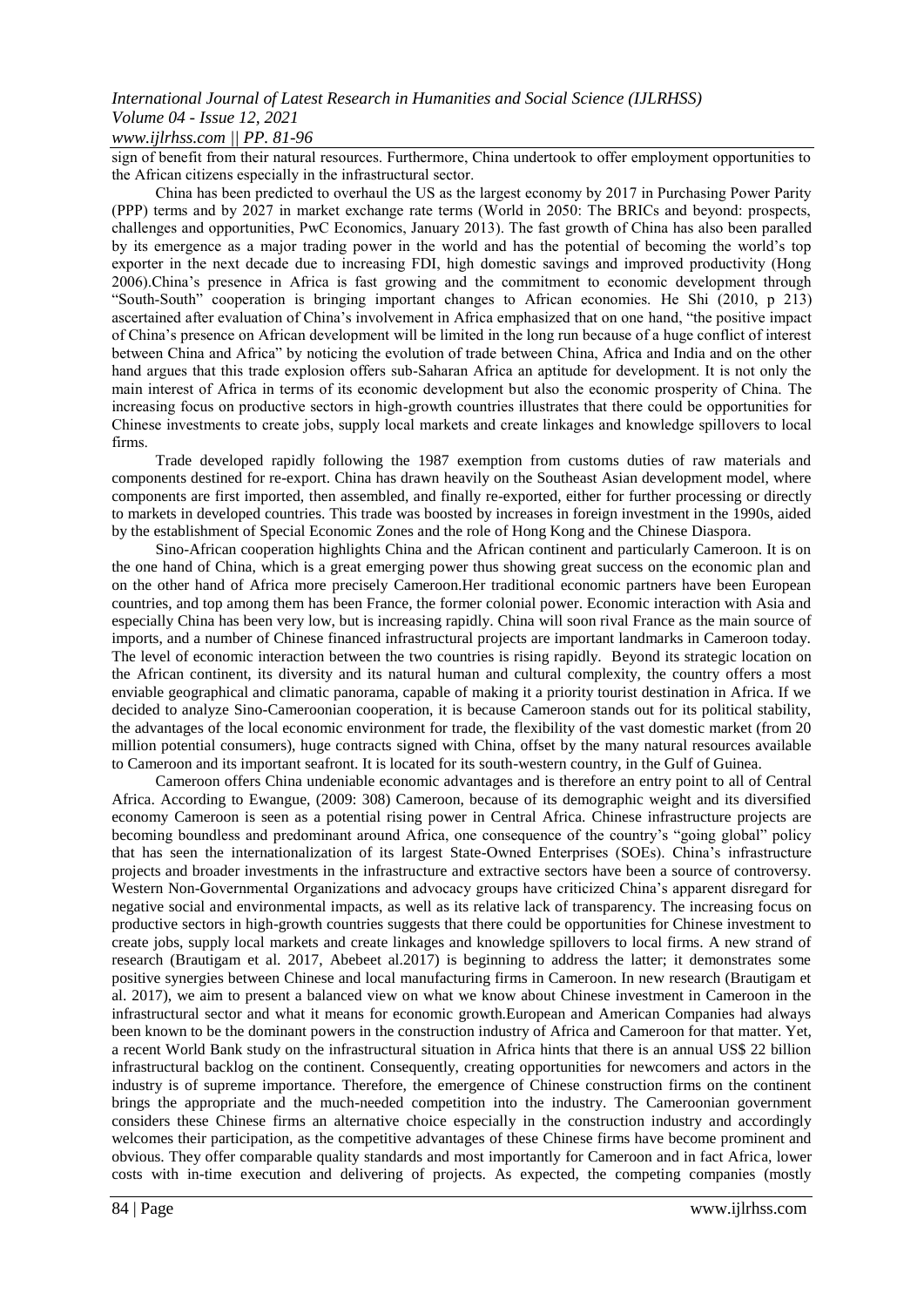*www.ijlrhss.com || PP. 81-96*

Western), failing to win majority of contracts, accuse China and the Cameroonian authority of manipulations and corruption in the bidding processes. So far, the Cameroonian authority seem to care little about this situation as it continues to demonstrate absolute trust and confidence in its deals with China. In fact, it appears to believe and rely on the ability of China to adequately deal with and transform the poor infrastructural situation of Cameroon.

According to Nyaosi (2011), FDI provides new technologies and improves the efficiency of existing technologies and brings financial resources to host countries. Foreign Direct Investment also facilitates access to international markets and plays a major role in the development and strengthening the export capabilities of the host economies. FDI has the potential to lead to change in management and corporate governance, enhance domestic competences and transfer modern and "cleaner" technologies in the host country. The importance given to FDI in updating.innovating, employment, income growth and development process pushed several Sub-Saharan African countries to introduce strategies to attract and promote FDI. However, Sub-Saharan African countries are not performing well than other region in the world in FDI attractiveness process (UNCTAD 2018). FDI does not accrue mechanically, national policies such as development of human capital and infrastructure, macroeconomic and politic stability, financial development matter for attracting FDI in the SSA countries and for reaping the full gain of foreign investment for development.

The availability of infrastructures such as telecommunications, railways, airports, ports and roads reduce operational costs, tariffs and facilitate access to new markets in a specific country. The competitive position of a country is determined by its transportation costs, tariffs and access to a new market (Rehman et al. 2011). Poor infrastructure limits access to both local and international markets which ultimately impede FDI growth in SSA countries. Several studies focusing on the determinant of FDI concluded that infrastructures have a positive impact in captivating FDI.In these studies, infrastructure is differentiated between hard and soft infrastructure (Bakar et al., 2012; and Seetanah, 2009). Hard means physical infrastructure (such as roads, telephone connections, airports, roads, fast distribution networks, electricity transmissions, and railroads) and soft infrastructure implies market- oriented institutions, governance structures and such. Using annual time series data and multiple regressions analysis, researchers such as Jaiblai and Shenai (2009) found that improved transport, communication, water and waste infrastructure are very salient and predominant in the FDI inflows of Africa.To encourage Chinese private enterprises to find their "way to Africa" the Chinese government established trade centers in several African states (Nigeria, Ghana, Tanzania, Mozambique and Kenya) including Cameroon to provide strategic and holistic support for Chinese companies intending to invest in Africa. It financed several infrastructural projects in Cameroon through many of its SOEs; hence impacting positively in almost all areas of life.Fung et al. (2005) examined which type of infrastructure (hard or soft) draws the attention of foreign investors and attracts FDI to China. The factual results shows that both soft and hard infrastructure have a positive and significant effect on FDI inflows although soft infrastructures outpace hard infrastructure in attracting FDI. They also found that soft infrastructure was found to be the main factor for attracting investment in Cameroon.China has served as a development model for Africa and an alternative source of trade and finance from Africa's traditional development partners. China is offering precious support and assistance to Cameroon in different ways like road construction. Inspite of strong cultural particularities, the result of the study will also portray the capacity to deal with institutional hierarchies and ameliorate cooperation.Investment in infrastructures like hydropower was thought of as part of macroeconomic policy, and only secondarily as an object of industrial policy. (Cambridge English Corpus).Negotiating with China is a relatively new practice for some African governments.According to a study by the China Research Center (2007), the majority of Chinese construction companies operating in Africa are public groups such as Chinese Overseas Engineering Corporation, Chinese Road and Bridge Construction, and Chinese Railway Construction. As a result, they benefit from significant government support, especially at the political and financial level, within the framework of official development support. To win bids, these companies first rely on price competitiveness that is 30% lower than their competitors due to their low labor costs and imported equipment.If we exempt South Africa, Chinese groups do not have fierce competition due to the weak technical and financial capabilities of local companies and the lack of skilled labor. This also limits the motivation for establishing joint venture partnerships with African companies, thereby restraining the transfer of knowledge and know-how. In order to carry out various infrastructure projects in Africa, Chinese construction companies rely heavily on labor imported from China. On average, 48% of Chinese workers, 51% of African workers, and 1% of other workers from diverse countries. Chinese infrastructure projects are becoming boundless and predominant around Africa, one consequence of the country's "going global" policy that has seen the internationalization of its largest State-Owned Enterprises (SOEs). Chinese construction firms are increasingly competing for international contracts as China's domestic infrastructure markets become saturated, and many of these international projects are supported by concessional loans and financing from China's policy banks. China's infrastructure projects and broader investments in the infrastructural, energy and extractive sectors have been a source of controversy.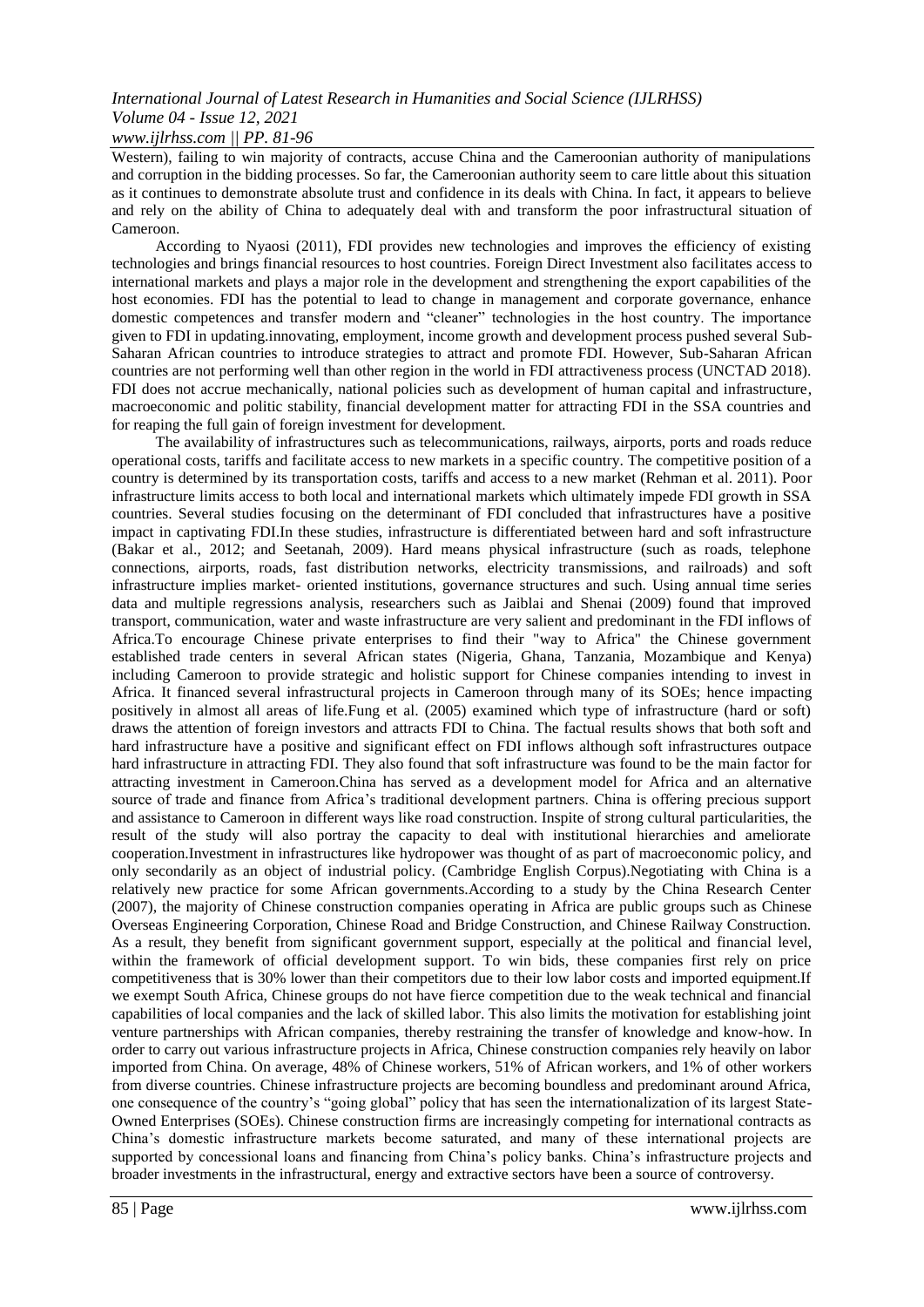*www.ijlrhss.com || PP. 81-96*

The import of Chinese equipment has made it possible to finance the construction of roads and stadiums and communication network, but also to finance the creation of a factory for the production of mobile phones, to create hospitals and health centers as well as a higher training institute for Cameroonian and foreign executives. Chinese public groups engaged in infrastructure projects in Central Africa through Chinese development assistance are forced to raise the level of knowledge of the countries where they invest to improve the transfer of technology and know-how in direction of these countries. As far as Cameroon is concerned, it has been open to negotiations and amelioration of its economy for a while by the use of Chinese aid. They should take every opportunity to share experiences and good practices. Trade with China has increased significantly over the past few years. China's investment in infrastructure will play an increasingly important part in supplying economic development in rural areas of Cameroon as rapid response to changes in demand. EXIM Bank, is a Chinese government bank that plays a significant role as it provides export credits, finances both Chinese private investors and joint venture projects with private foreign firms, and grants concessional loans on behalf of the Chinese government.These days, the world and its people have greater concern about the economy, environment and population, where by the construction of roads, hospitals, schools and stadiums is one of the measures to guarantee a quick emergence and economic growth of countries like Cameroon.

## **2.2 Valuation Theory**

It is described most easily as the evaluation of something's worth. In finance items that are valued are usually financial assets and liabilities. Valuations are done when we consider the worth of assets such as stocks, business enterprises, trademarks or liabilities like bonds issued by companies. In an investment analysis we need valuation to make business analysis, acquisition transactions, tax liability and capital budgeting. In our work, the absolute value model can be used in the analysis to determine the present value of an asset's expected returns in cash flows. This model can be separated into two types such as the discounted cash flow model (multi-period model) or the Gordon model (single-period model). This theory is useful to our research paper because by investing in Cameroon, China makes it a win-win trade relationship through which it supports Cameroon in choosing its own path of development and speeding up its process of evaluation thus making China more reputable and to gain more markets. Both Cameroon and China will reap benefits from this cooperation ties.

# **3 Situation of Chinese Investments in Infrastructure Sector in Cameron**

Cameroon became independent in 1960 and established its first diplomatic relations with China in 1971 and trade agreement the following year. In 1977 an agreement for the reciprocal protection of investments was signed and in 2002, an agreement for economic and commercial cooperation. So far as infrastructure investment is concerned, the earliest dam construction project was realized by China between 1977 and 1982 for irrigation and electricity generation purposes. Furthermore, China Harbour Engineering Corporation was one of the 16 contractors listed in 2008 for a USD 655 million contract to build a new deep seaport in Kribi (Southern Cameroon) as part of the new Kribi Ports Complex. The project will be tailored to handle larger ships than the Douala port which currently handles 95% of transports of goods to Cameroon, Chad and Central African Republic. Still in the infrastructural sector, China should be mentioned as one of the financiers for the USD 200 million project of the construction of the Lom Pangar Dam. The majority of the previous studies found that the quality of infrastructure is positively related to FDI since it represents the best long-term opportunities for foreign investors. The quality of infrastructure significally and positively affects the economy of the host country. China's urge to intensify relations with developing countries like Cameroon has been attributed to the need to secure raw materials for its booming economy and markets for its manufactures. China however insists its relationship is based on "sincere friendship", "equality", "reciprocal benefit", and "win-win cooperation".China and Cameroon are both "old" trading partners and one of the biggest sector of Chinese investment is in infrastructure. Their trade ties can be seen by their traditional channels of investment, aid and trade flows. Economic cooperation with China therefore carries a huge potential benefit to Cameroon. Since China is reputed for their expertise in construction, they mostly came as investors in the said sector to help boost Cameroon's economy.Chinese companies participate in the construction industry in Cameroon thus, bidding for construction contracts. When China Road and Bridge Corporation (CRBC) won the bid to build a 13-kilometer road in Douala, the economic capital of Cameroon, it was unparralled. CRBC won 18 million U.S. dollars and won a competitor that demanded 30 million U.S. dollars. The construction was successfully completed one month ahead of schedule, and was appreciated by the Douala municipal government and the World Bank, which also participated in the project. Chinese firms have been involved in construction projects in Cameroon since 1973 with the construction of roads, schools, stadiums, conference centres and dams such as the Lagdo Hydroelectric dam.

There are other sectors in which China has invested in Cameroon and one of such sectors is the agricultural sector especially in the cultivation of rubber, cassava and cotton. Shanxu State farms through its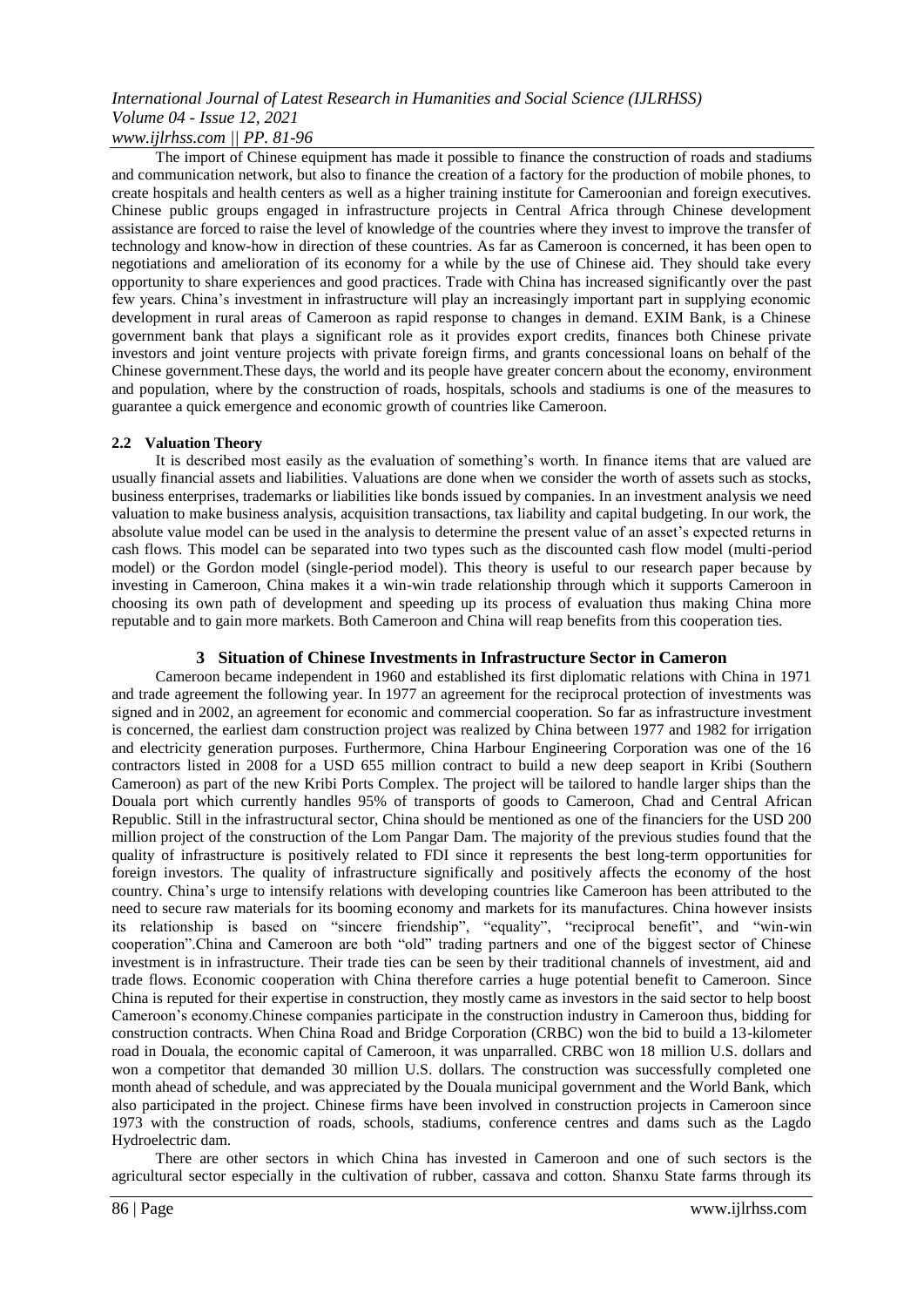# *www.ijlrhss.com || PP. 81-96*

subsidiary Sino-Cam IKO Ltd has a land of 10,000 hectares to develop agricultural activities. They signed a USD 120 million investment agreement with the government of Cameroon in 2006.In the forestry sector, the only company involved is the Sino-French company VICWOOD Group. This company has seven (7) management units in Cameroon with subsidiaries that cover an approximate total of 429,069 hectares which represents 7.6 % of the total forest concession areas in Cameroon.

## **3.1 Chinese investments in infrastructure**

The Cameroonian government considers cooperation with China as an alternative best choice especially in the construction industry and welcomes its participation as the competitive advantage of Chinese firms have become obviously needed.They offer quality standards at a low cost in time execution and delivery of projects. Other sectors in which China has invested in Cameroon are agriculture, forestry and oil sector but down below are going to be so examples of infrastructure projects realized by China:

#### **3.1.1Telecommunications:**

Since 2007, China has been routing to help Cameroon to settle internet issues by helping Camtel in setting a commercial telephone service known as the Citiphone which allowed citizen to have quality access to internet at affordable cost and also mobile phones and fixed lines to ameliorate communication in the country. Thefirst phase of optic fiber construction was launched by the Cameroonian government in 2011, to ensure the supply of high-speed internet at low cost. China later invested in the project of optic fiber by constructinga 3200 Km optical fiber backbone network by Huawei / China road and Bridge Corporation in Cameroon (phase 2). This project was aimed at building a modern telecommunication network going through 30 towns and helping the population to benefit from this new infrastructure.Cameroon and China are financing several loop construction projects to improve connectivity in Ngaoundéré, Bamenda, Ebolowa, Bafoussam,Bertoua and even Garoua. In 2015, the third phase of the project was launched and the total optic fiber reached 10,600 km and 12,000 km deployed across the national territory.Huawei has been working closely with Camtel for more than 14 years to develop the ICT level and help ordinary residents to benefit from rapid network and helped more than 400 citizens to participate in the Huawei ICT talent program in 2018 which would help them to find jobs later on.The ICT sector only consists of 3.5 % of GDP in Cameroon and requires a considerable development for the country to make better use of digital economy therefore, China is willing to bring an aid to Cameroon by investing in this sector.

## **3.1.2Water supply:**

River Sanaga is the largest river in Cameroon with its origin from LomandDjerem confluence, 650 km from the Atlantic Ocean. Given its good water quality, the large river flow and local population density, low pollution from domestic sources makes it a good site for potable water supply to the country. Potable water being a major problem in Yaoundé because of lack of good infrastructure to supply the demand of the population, China signed an investment project with the Cameroonian government to help Cameroon's economy to grow. This is another fruit of the Sino-Cameroon alliance for the ambitions on the emergence of Cameroon in 2035. The contract deadline for the project was three years. The water project was to supply Yaoundé with 400,000m3 from Sanagariverper day. Exim Bank and Sinomach were the main partners involved in this contract, 85% was co-financed by China and 15% by the Cameroonian government. An agreement of USD 678.3 million was signed in 2014 and the project is still in process. The project includes Nachtigal, Emana-Batchenga and Elon sites on the Sanagariver. This project should accommodate over 8000 pipes that are being manufactured in China and progressively transported to Cameroon. For the time being the Paepys project is continuing in the areas concerned and is at 78% complete.

## **3.1.3Power generation:**

Cameroon devotes significant resources to large infrastructure projects such as construction of hydropower projects which will help to generate energy in the whole country. The hydroelectric dams are mostly used as a form of renewable energy since it produces no direct waste and has a considerably lower output level of greenhouse gas carbon dioxide. Hydropower plays a positive role in Cameroon's economic growth because it is used to undertake flood control, urban and rural life, aquaculture, tourism and exportation to neighboring countries such as Chad and Central African Republic. The LomPangar Dam water reserve was the first hydropower project realized by China in 2010 by China Water and Electric Corporation (CWE) , followed by the Memve'ele hydropower dam in 2011 by SINOHYDRO CORP, Mekinhydrower Dam in 2011 by China National Electric Engineering Corporation and the construction of the Menchum hydropower dam in 2013 by China International Water & Electric Corporation (CWE). Most of the world's most famous dams are located in China but Chinese constructions have increased with the "Going-out" policies.China's investment in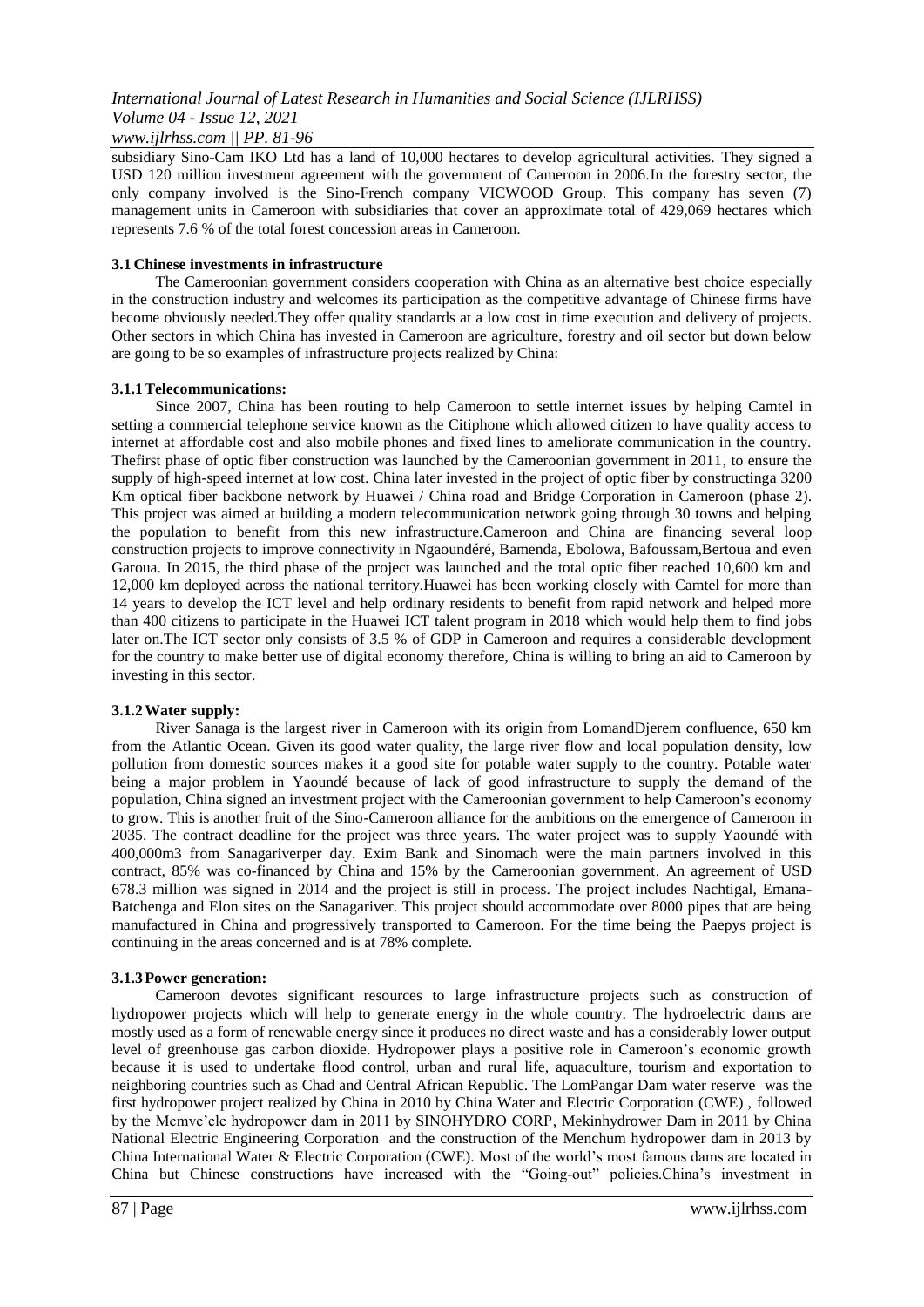## *www.ijlrhss.com || PP. 81-96*

hydropower plays an important role in supplying electrivity in rural areas of Cameroon as a rapid response to changes and growth in demand. Exim Bank is a Chinese government bank that financed these projects and has a significant role as it provides export credits, finances both Chinese private investors and joint venture projects with private and foreign firms, and grants concessional loans on behalf of the Chinese government.

| 7.1 I LUJUL DAUNGLUUIIU         |                                          |
|---------------------------------|------------------------------------------|
| Country                         | Cameroon                                 |
| Department                      | Ocean, Kribi 1                           |
| Chinese stake in CFA billion    | 225                                      |
| Type of project                 | Port of commerce                         |
| First involvement of financiers | 2010                                     |
| Loan signing date               | Dec 2010                                 |
| Beginning of construction       | 2012                                     |
| Project completion              | 2035-2040                                |
| Anticipated completion          | 2035                                     |
| Total cost of project           | 6500 billion FCFA                        |
| Financing body                  | <b>EXIM Bank</b>                         |
| Area of surface                 | 2600 hectares                            |
| Activities                      | Commercial activities                    |
| Draught                         | $14.5 - 21m3$                            |
| Contract type                   | Engineering, procurement& construction   |
| Contactor                       | China Harbour Engineering Company (CHEC) |
|                                 |                                          |

#### **4 Case Study: The Kribi Deep-Sea Port Infrastructure Review 4.1 Project background**

**Table 2:** Project description

Cooperation in this project mainly concerns Chinese companies and those from developed Western countries which are expanding a market in developing a market in third countries. This is not only a type of strategic alliance but also a mode of international cooperation particularly suited to the strategy of the new Silk Roads. The Chinese company encountered some difficulties and thus causing them to sign cooperation agreements with the government of France, Canada, South Korea, Australia and Japan for this project. This was very advantageous because it combines the strength and knowledge of Chinese companies with that of developed countries since Chinese companies are efficient in manufacturing and adaptability of products, while companies in developed countries are vigorous in techniques and components. It therefore will compensate for the shortcomings of Chinese companies in the project.

The Kribi port project is one with 3 parts. At completion, the port will include a multipurpose terminal, an aluminum and LNG and natural gas liquefaction terminal, a container terminal and an industrial fishing port as well as a naval base. CHEC is a 100% subsidiary of China Communications Construction Co. They are mainly specialized in the construction of transport infrastructure in more than 70 countries. CHEC was supposed to be the sole terminal operator but unfortunately the operator was unable to act on its own causing them to choose the French company Bollore (the largest logistics company in the world) and CMA-CGM (they are two world-class companies well placed in the value chain of the port economy) as partners. It is certain that CHEC had to fulfill an important mission alongside the two French companies firmly established in Africa for a long time. The Kribi deep container terminal construction started in June 2011 and ended in March 2015 with a contractual value of USD498 million.

The presence of CHEC effectively guarantees the construction of the port, its participation will also enable the Export-Import Bank of China to finance projects in Cameroon under the principle of limited buyer credit. In other words, China Harbor's participation in the container terminal management consortium is an additional dividend for port financing. In fact, the other two shareholders of the Kribi Terminal Holding Group (Bolloré and CMA-CGM) will be borne by the other two shareholders (Bolloré and CMA-CGM).

The preeminence of the CHEC promised project financing from China Exim bank, as part of the agreement this project will also conduct the construction of the Yaoundé-Douala autoroute and the phase 2 of the deep-water port through the takeover of the Mbalam mineral project and the start of financing negotiations on dam projects.

The expansion of this project will be carried out between 2010-2040 with an approximate total expense of 6.5 billion FCFA. It will create around 2000 direct jobs and many indirect jobs. The establishment of the deep-water port in Kribi began on December 2020 with the construction of earthworks and the elaboration of facilities to elaborate the onshore port of Mboro. To achieve tis goal, 60 hectares of forest were deforested. The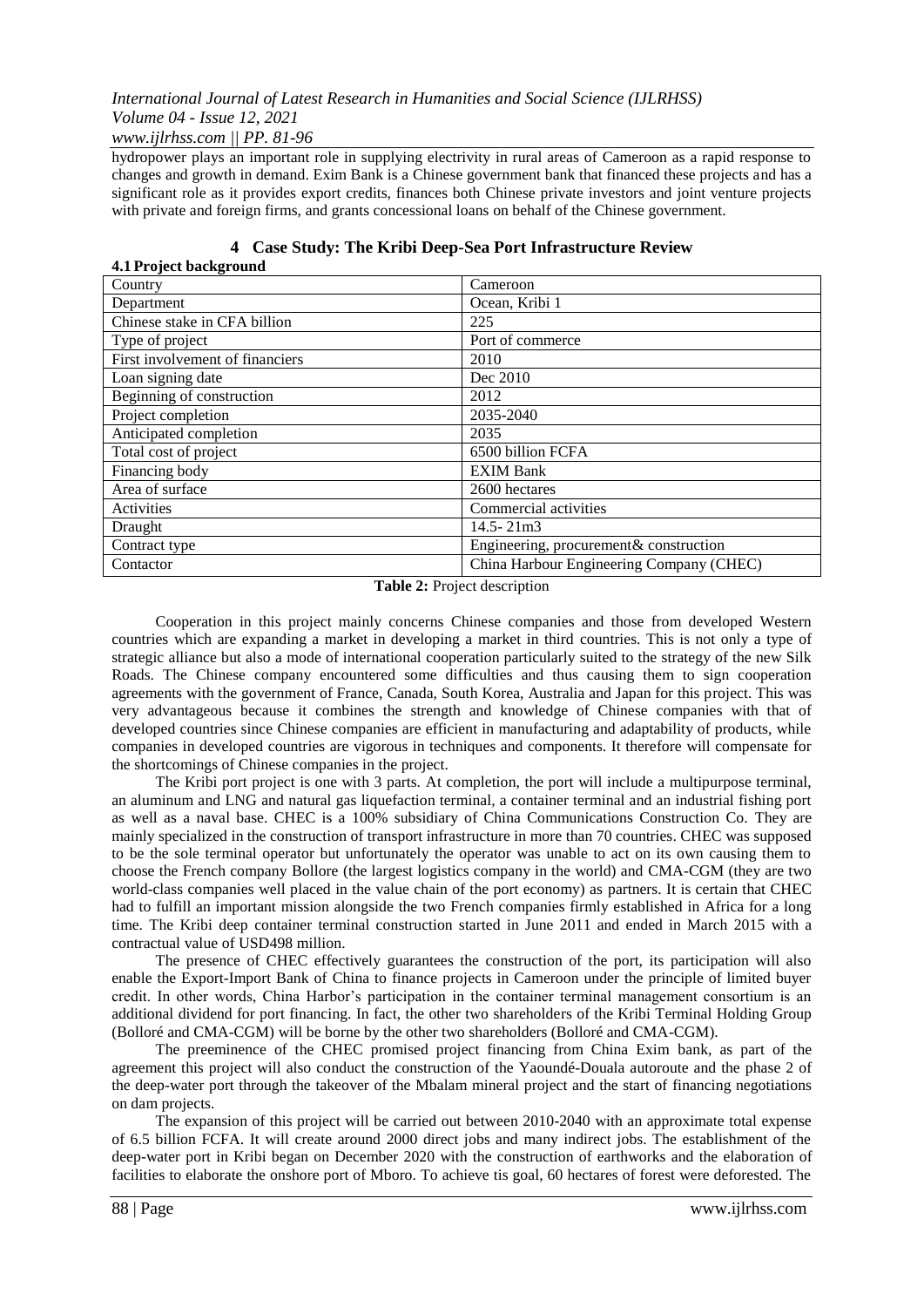# *www.ijlrhss.com || PP. 81-96*

first phase of the project was received in 2015 as a 350,000 TEU (twenty-foot equivalent) for the recipience of ships and a multi-purpose terminal with an annual capacity of 1,500,000 tonnes. CHEC as a construction and civil engineering company was the first of its kind to build a port with a quay of 350 m and a depth of 15 m.

The second phase of the project will be delivered within a maximum period of 5 years by the Bollore group with the construction of a new quay of 700 m.

In due time, the port of Kribi will be larger than that of Douala and will consist in profit from greater sea depth to anchor larger ships. It will include the establishment of specific terminals like the aluminum, hydrocarbon, mineral and liquefied natural gas terminals.Such cooperation based on complementary assets will lead to the simultaneous development of the two parties.

The tables below can illustrate the financial expenses on the first phase of the Kribi port and the concession for the container terminal that has already been achieved.

| Loans from China EXIM Bank covering 85% of the<br>cost of the project: | Loan conditions:        |
|------------------------------------------------------------------------|-------------------------|
| Phase 1: $$674$ million (around $$600$ million)                        | 2\% interest rate       |
| Phase 2: $$423$ million (around $$375$ million)                        | Deferred for 7 years    |
|                                                                        |                         |
| In the case of phase 2, the 15% counterpart due to the                 | Repayment over 13 years |
| Cameroonian government was covered by the                              |                         |
| operators.                                                             |                         |
| $\mathbf{r}$ . The set of $\mathbf{r}$                                 |                         |

**Table 3**; Financing of the construction of the port of Kribi

Source : Port autonome de Kribi, http://www.pak.cm/ingenierie-de-financement-du-port-de-kribi/

| Duration of the concession | 25 years from 2017                                    |
|----------------------------|-------------------------------------------------------|
| Operator                   | Kribi Container Terminal (around 77 million euros)    |
|                            | acts as a project company (special purpose vehicle or |
|                            | $SPV$ :                                               |
|                            | -Kribi Terminal Holding: 60.45% (around 48 million    |
|                            | euros) split between Bolloré (51%) and CMA-CGM        |
|                            | $(49\%)$                                              |
|                            | -Wide Resources Ltd: 20% (around 16 million euros)    |
|                            | -Cameroonian shareholders: 19.55% (around 15)         |
|                            | million euros)                                        |
| Financial commitments      | - Entrance fee: 77 million euros.                     |
|                            | -Fixed annual fee: 33 million euros.                  |
|                            | -Variable annual fee: 23% of turnover.                |
|                            | -Exceptional annual fee: 0.4 million euros from the   |
|                            | secondyear.                                           |
|                            | -Firm and planned investments: around 140 million     |
|                            | euros.                                                |
|                            | -Funding of phase 2: payment of the State's           |
|                            | counterpartCameroonian government by 15% (around      |
|                            | 66 million euros)                                     |

**Table 4**; concession for the container terminal.

Source : Port autonome de Kribi, http://www.pak.cm/jour-de-triomphe-sur-les-quais-de-mboro/.

## **4.2 Influence of Chinese investment in the deep-sea port of Kribi on Cameroon's economy 4.2.1Transfer of technology and innovation**

The access to technology is most often one of the benefits sought by a country's government by encouraging MNEs to invest in their countries.Investment enables efficient and fast transfer diffusion of clean technologies. The transfer in technical experience will ensure sustainability to better address infrastructure needs in future. The existence of knowledge and new practices in an economy is a great factor for investment in that it enables the development of strong research and development capacity and it represents the best way to penetrate high demand markets. The Organization for Economic Cooperation and Development (OECD) highlights that technologies are transferred by FDI are generally more modern and cleaner from an environmental point of view,that those that are locally available. It brings more knowledge to the host country as the subject of an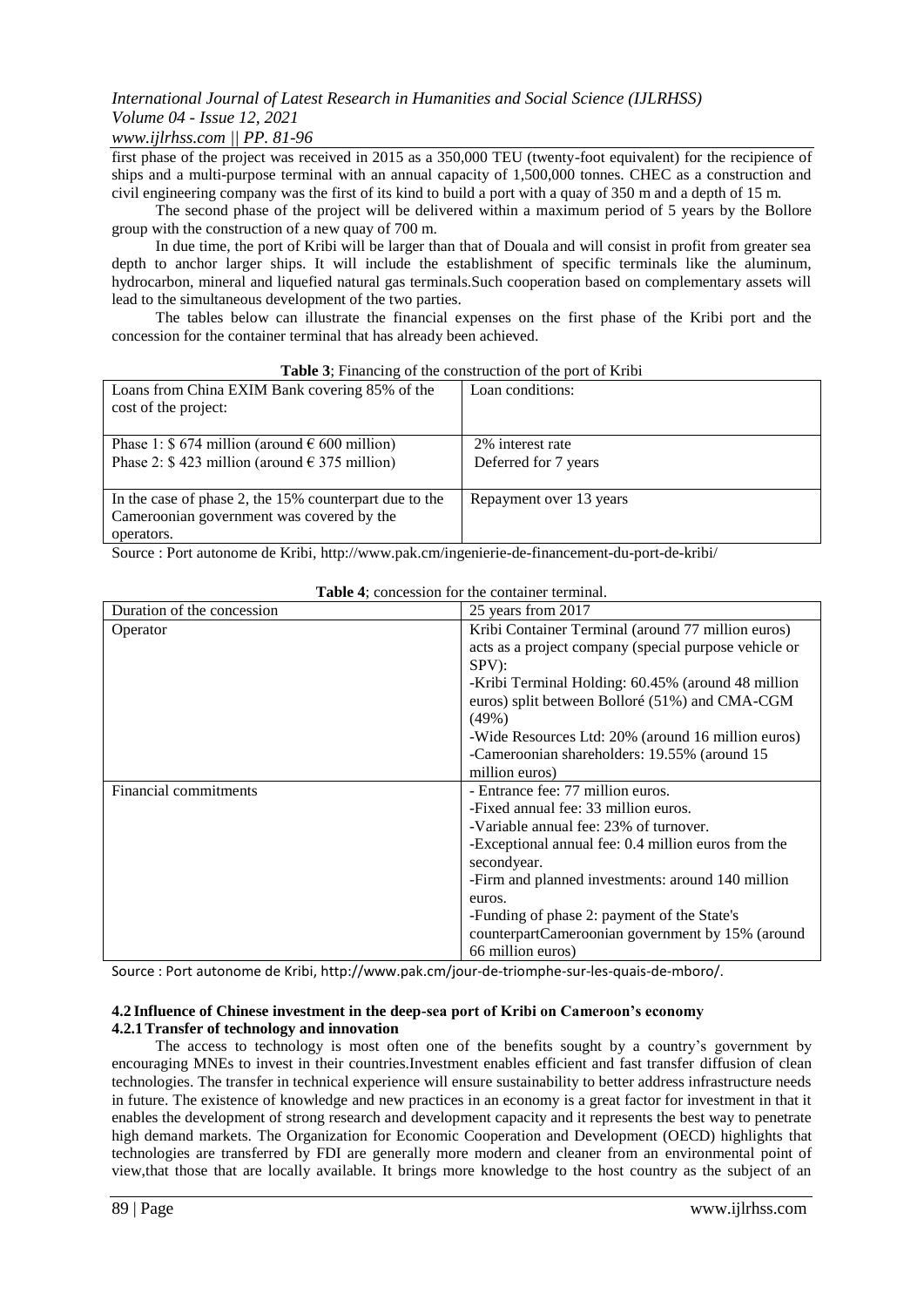# *www.ijlrhss.com || PP. 81-96*

interactive process. Indeed, a high level of human capacities will attract FDI thus, have more impact on Cameroon's economy through training and skill transfer from foreign firms. This improvement of skills can be a turn on factor for attractiveness of foreign capital.

## **4.2.2Creation of employment**

According to the work of Barro and Lee 18, Boreinsztein, De gregorio and Lee 19 (1998) which states that in countries where the level of human capital is very low, the effects of FDI will be negative. Studies have shown that MNEs are responsible for 50% of global research and development spending. On one hand, to attract the skilled workforce, the country needs to bring in the spirit of the company, attract investment and improve its productivity. On the other hand, both countries benefit from job creation since China benefits from indirect jobs by providing jobs for Cameroonian citizens, the importance of which depends on the labor productivity. This can be done by recruiting ex-employees of the subsidiary with better work practice alongside the new trained local workers. The greatest part of Cameroon's population is ageing so there is an importance to train youth that can serve as a good labor force in Chinese companies. By so doing, the economy benefits from technical knowledge by working together and learning from Chinese workers.

# **4.2.3 Improve tax revenues**

FDI generally stimulate tax revenues through the broadening of corporate income tax base through the various entries of foreign firms and increase in new investments from foreign investors. The investment in the construction of the port of Kribi can represent an important financing source for capital investment. By promoting the increase in wage income, the state broadens the tax base to enable it to conduct its policy of major works and ensure security in the country. This is the reason why Cameroon remains committed to ensure that China invests in its economy. Chinese investment reduces the vulnerability of capital flows and increases the development of local firms through backward and forward linkages.Besides the port and other infrastructural projects, the government of Cameroon also works with the World Bank Group and other development partners to provide its citizens with reliable, and affordable energy projects.Value Added Tax (VAT) is most predominant when foreign direct investment supplies financial resources to conduct activities in the formal sector and support industrial promotion and fervor or increase agricultural productivity. By improving exports and promoting market access or supply, China's investment in the construction of the port of Kribiwill increase international tax resources for trade.

# **4.2.4Poverty reduction**

The direct channel through which this project can contribute to poverty reduction is through the creation of direct and indirect jobs. Countries with developed institutions and financial sytems will see the impact of foreign aid and foreign investment on poverty faster than countries with good institutions and financial systems. This project enlarges trade in the country and inject more money into Cameroon's economy by creating new opportunities for regional integration. It will also help in the development of other sectors in Cameroon such as the Chad-Cameroon pipeline and the construction of roads around the site that will give the economy a big boost.

## **4.2.5Win-win cooperation**

Both China and Cameroon have treated each other equally with respect and support on issues concerning core interest and major concerns since the two have forged diplomatic ties for 47 years already. China supports Cameroon in choosing its own path of development and speeding up its process of industrialization. This longterm assistance to Cameroon has promoted Cameroon's economic development and directly benefited the country. China's investment in the port infrastructure will help promote more trade with its neighboring countries. China and Cameroon will both benefit since they will have more markets each.

## **4.2.6Modernization of trade**

Mundell R.A is one of the first to have studied the international investments within the framework of the theory of the international exchange. China introduces a difference in technology by investing in this project. Through the trade here is not in goods but in services, it brings innovation, modernization and diversity to Cameroon. In Cameroon, the traditional system was not designed to meet the trade standards since the Douala port was not a deep-sea port and could not grant the demand and supply of the whole country. The project should have the ability to optimize grid operations and resources, rapidly detect disturbances and integrate diverse generation sources both on the demand and supply sides. As the ageing infrastructures will be replaced, it will bring a solution to good trade among countries and meet national goals in infrastructure.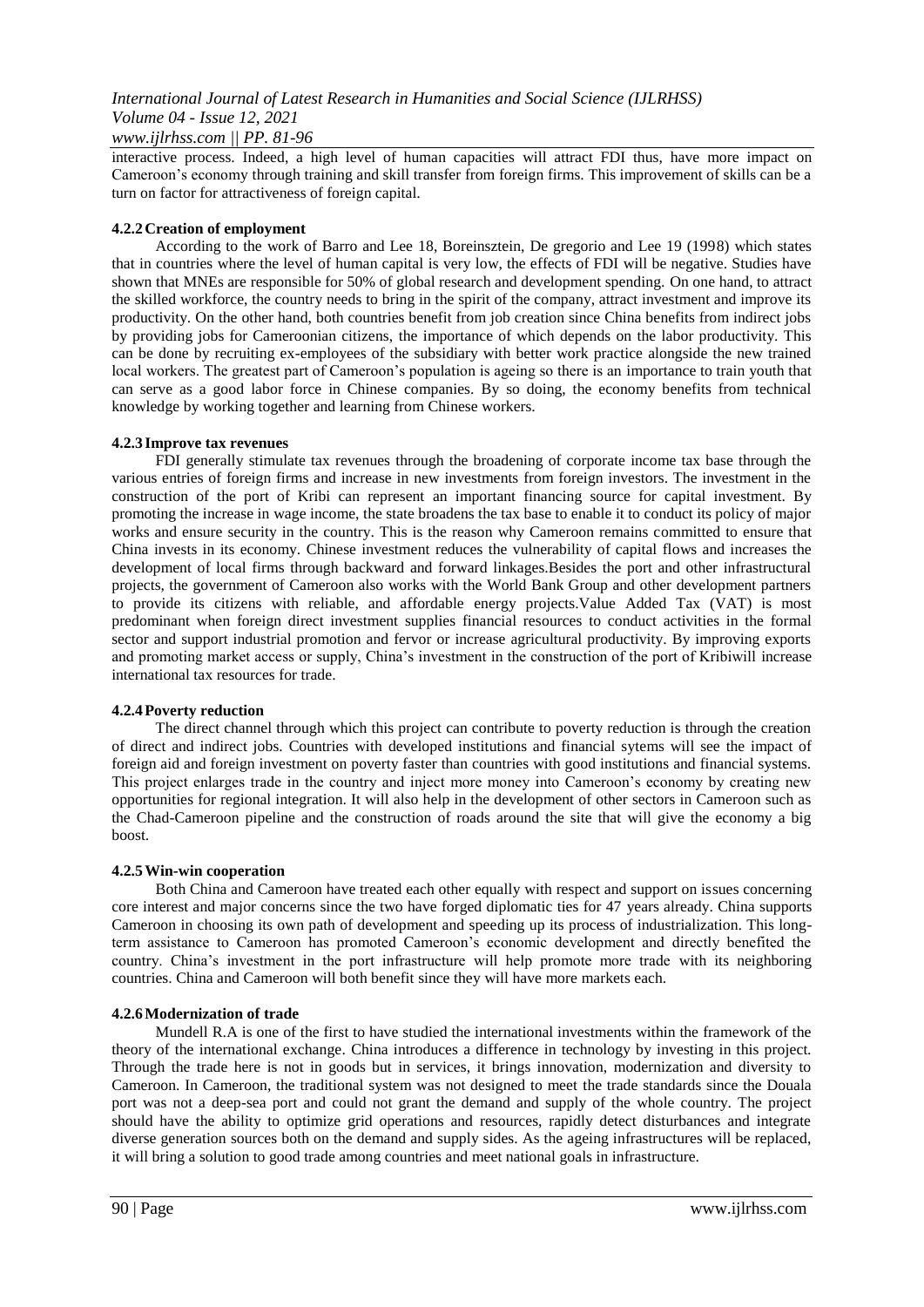# **4.2.7Growth in infrastructure**

Through this project, the government has been including massive investment programs including roads in order to achieve Cameroon's plan to double digit economic growth. The projections of this road is that it will join the Edea-Kribi motorway thus helping vehicles to reach the deep sea water port of Kribi from Douala, the economic capital of Cameroon. The cost of this highway project was estimated at FCFA 250 billion with 86% of the funding by Exim bank of China and 15% from Cameroonian government.

## **4.2.8Fast growing investment**

As the economic fortunes keep growing in Africa and Cameroon, investors' interest also picks up. Therefore, brings up this strategy for growth of Multi-National Enterprises (MNEs). Cameroon is known as a country that have had a long period of political stability under the regime in place.It has a low cost of labor and abundant natural resources for a diversified export economy. With the help of loans and investments, many ongoing infrastructure modernization projects are being put in place.

# **5 Opportunities of Investment in Infrastructure in Cameroon**

Several opportunities exist as a result of the Sino-Cameroon partnership. The existence of these opportunities has led to the existence of new trade patterns between China and other countries. Furthermore, these opportunities have fortified the progress and growth of China's investment in Cameroon. This paper seeks to outline a number of opportunities to boost investment and its impact on Cameroon's economy, the profusion of which can be seen below:

## **5.1 Support from the Cameroonian government**

For any trading activity to be conducted successfully between countries, the host country should support and collaborate with its trading partners. The support here stretches from economic, social, political and financial or any other factors that are necessary to conduct an investment effectively. Before engaging in any trading activities, China signed agreements with Cameroon to ensure cooperation and acceptance, to ensure that Cameroon will remain committed towards investment agreements. Since Cameroon is a country with many resources but lack of material, China had to bring their own equipments and Cameroon will ensure the easy access to borders and smooth running of materials and personnel from China to aid in the advancement of infrastructural projects. Cameroon provided China with more accommodative and conductive environment by liberalizing the taxation and custom policies causing a promotion in investment on the territory.

## **5.2 Availability of resources**

Studies revealed that any economic investment which seeks progress must depend on the availability of resources.One of the major factors that helps promote Chinese investment in Cameroon is the presence of raw materials but lack of adequate technology to be exploited. The tables below display some ongoing and forth coming projects

| Projects                           | Recipient sector | Value (USD million) |
|------------------------------------|------------------|---------------------|
| Renovation and extension of the    | Health           | 5.20                |
| Buea Hospital                      |                  |                     |
| Renovation of the Yaoundé          | Culture          | 4.00                |
| Conference Centre                  |                  |                     |
| Construction of the Yaoundé        | Culture (Sports) | 30.00               |
| <b>Sports Palace</b>               |                  |                     |
| Construction of houses for         | Health           | 3.0                 |
| personnel of the Gynecological-    |                  |                     |
| Obstetrical and Pediatric Hospital |                  |                     |
| Construction of a Primary School   | Education        |                     |
| in Myomeka                         |                  |                     |
| Modernization of Telecom network   | Telecom          | 45.20               |
| between CAMTEL & HUAWEI            |                  |                     |

**Table5**: Ongoing Projects Financed with Chinese aid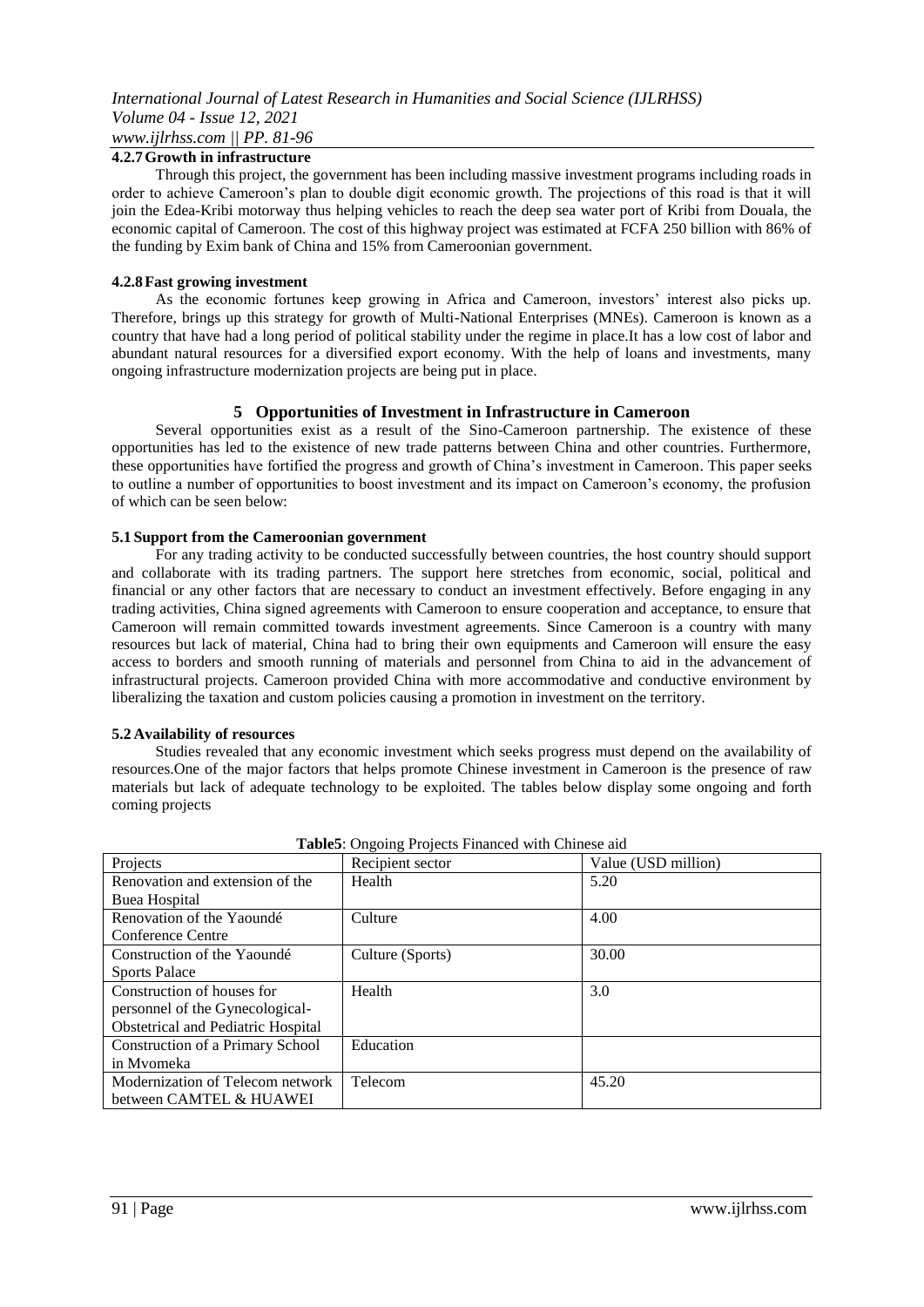# *International Journal of Latest Research in Humanities and Social Science (IJLRHSS) Volume 04 - Issue 12, 2021 www.ijlrhss.com || PP. 81-96*

| Table6: Forthcoming Projects Financed with Chinese aid |                  |                     |  |  |  |
|--------------------------------------------------------|------------------|---------------------|--|--|--|
| Projects                                               | Recipient sector | Value (USD million) |  |  |  |
| Rehabilitation of water supply                         | Water            | 27.60               |  |  |  |
| system in Douala                                       |                  |                     |  |  |  |
| Construction of 1000-1500 social                       | Social work      | 50.00               |  |  |  |
| accommodations                                         |                  |                     |  |  |  |
| Agreements on projects to be                           |                  | 9.20                |  |  |  |
| defined by both parties n future                       |                  |                     |  |  |  |
| Exchange of letter construction of a                   | Health           | 0.90                |  |  |  |
| Gynecological-Obstetrical and                          |                  |                     |  |  |  |
| Pediatric Hospital in Douala                           |                  |                     |  |  |  |
| Exchange of letters of construction                    | Education        |                     |  |  |  |
| of 2 primary schools                                   |                  |                     |  |  |  |
| Exchange of letters of the supply of                   | Health           | 0.13                |  |  |  |
| equipment to the Gynecological-                        |                  |                     |  |  |  |
| <b>Obstetrical and Pediatric Hospital</b>              |                  |                     |  |  |  |
| in Yaoundé                                             |                  |                     |  |  |  |

# **5.3 Improved technology**

Since the end of the  $19<sup>th</sup>$  Century and the beginning of the  $20<sup>th</sup>$  Century technology in Africa and mostly Cameroon has increased. In the past, China used to bring their own technological reliance and expertise to work on the various projects of investment. This was because in the past China solely relied on its own technology and workmanship in performing economic activities and trade in order to achieve quality and the best product desired. Nowadays this perception has changed because many Cameroonians travelled to China and were educated and trained in various fields of studies and came back to Cameroon with those qualities to assist Chinese companies in the territory. Nevertheless, Chinese knowledge and technology remains higher on various perspectives. These technological advancements in Cameroon gave the opportunity to citizens to find jobs as professional engineers in the construction of the Kribi deep-sea port depending on their level of expertise.

## **5.4 Ready markets**

A ready market is one in which there are legitimate buy and sell offers. Every entrepreneur, investor and economics should consider the state of the market before investing.This is because it will determine the significance of the product and the investment decision. In the past, so many industries collapsed because of lack of ready markets during the industrial revolution. Notwithstanding the presence of technology, raw materials and expertise to produce particular products, every country needs to have a wider market to ease the sales of its products.China has a modern strategy as far as ready markets are concerned because there exists a well-drawn trade pattern that has influenced the trade network between China and Cameroon. China continues to grant loans and aid to promote diplomatic agreements and in view of more diversified, highly efficient and high-quality products, Cameroon supports China since the probability of market for the goods and services produced by two countries increase when there in a good trading bond.

## **5.5 Cameroon's expected growth rate**

Based on the vibrant secondary and tertiary industries, Cameroon's economic activity is expected to gradually recover from 2021. The trade balance is expected to ameliorate, reflecting the enlargement in exports and the adjustments in terms of trade. Consequently, the current account deficit is expected to drop from 4.6% in 2020 to 3.4% of GDP in 2021, and then outstretch 2.3% of GDP in 2023.Higher oil production and prices, service supply, and improvements in the industrial sector and external demand will translate into increased consumption and private investment as seen in the table below:

|                                            | 2018   | 2019 | 2020e   | 2021f | 2022f | 2023f  |
|--------------------------------------------|--------|------|---------|-------|-------|--------|
| Real GDP growth, at constant market prices | 4.1    | 3.7  | $-2.1$  | 2.1   | 2.7   | 3.8    |
| Private consumption                        | 5.7    | 4.5  | 1.5     | 2.2   | 4.3   | 6.0    |
| Government Consumption                     | $-0.2$ | 1.8  | 2.3     | 1.4   | 1.1   | $-1.4$ |
| Gross Fixed capital Investment             | 7.9    | 8.1  | $-3.6$  | 4.5   | 5.1   | 2.1    |
| Exports, Goods and Services                | 1.8    | 5.1  | $-19.7$ | 2.8   | 2.8   | 9.8    |
| Imports, Good and services                 | 8.1    | 10.5 | $-5.4$  | 4.9   | 8.1   | 8.6    |
| Real GDP growth, at constant factor prices | 4.1    | 3.6  | $-2.1$  | 2.1   | 2.7   | 3.8    |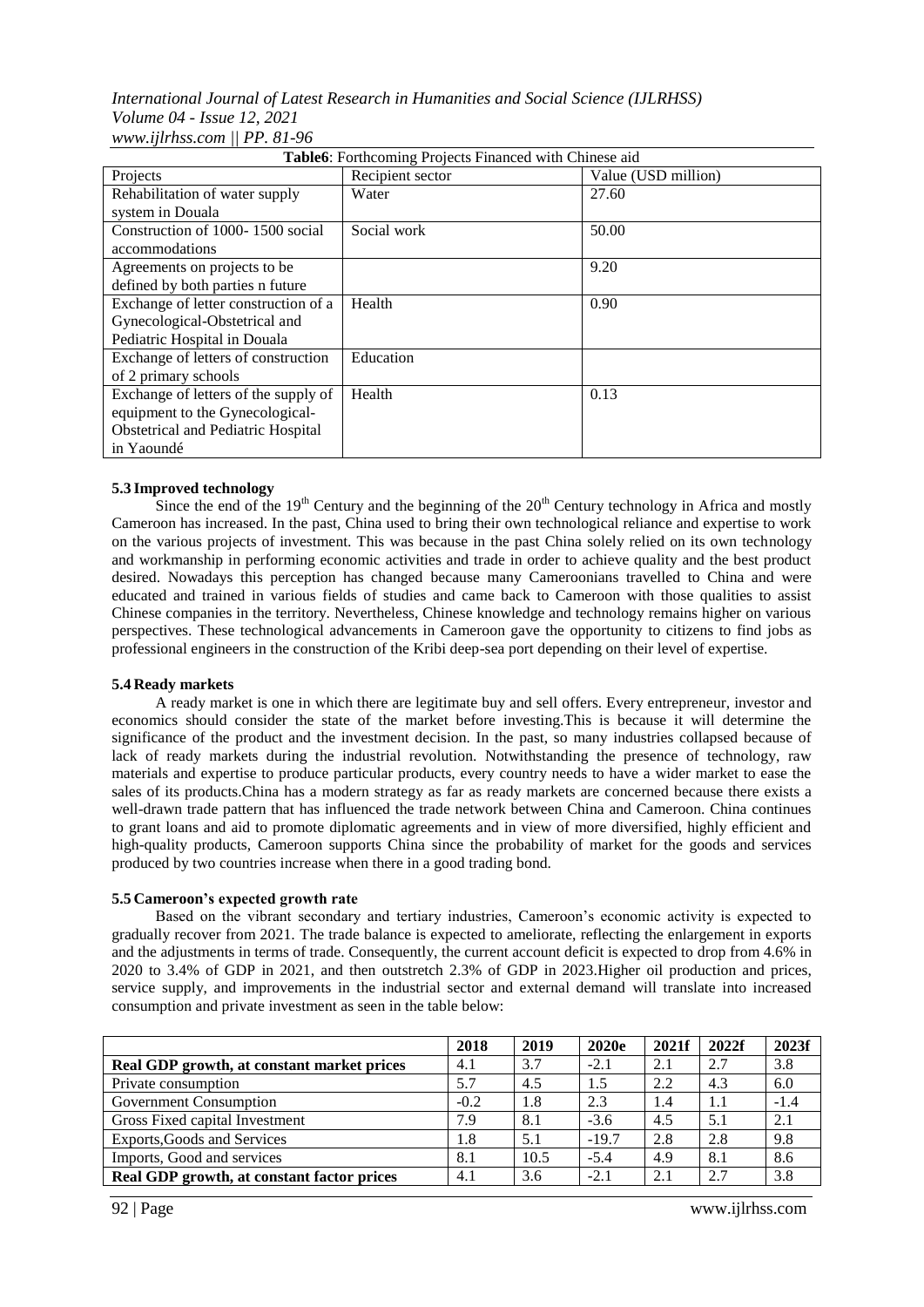*International Journal of Latest Research in Humanities and Social Science (IJLRHSS) Volume 04 - Issue 12, 2021 www.ijlrhss.com || PP. 81-96*

| $\mathbf{11}$                                    |        |        |        |        |        |        |
|--------------------------------------------------|--------|--------|--------|--------|--------|--------|
| Agriculture                                      | 5.1    | 2.8    | $-0.2$ | 4.1    | 4.8    | 5.6    |
| Industry                                         | 3.1    | 3.6    | $-3.6$ | 4.3    | 4.6    | 4.7    |
| <b>Services</b>                                  | 4.4    | 3.9    | $-1.8$ | 0.5    | 1.3    | 2.8    |
| Inflation (Consumer Price Index)                 | 1.1    | 2.5    | 2.5    | 2.5    | 2.5    | 2.5    |
| Current Account Balance (% of GDP)               | $-3.6$ | $-5.0$ | $-4.6$ | $-3.4$ | $-2.8$ | $-2.4$ |
| Fiscal Balance (% of GDP)                        | $-2.3$ | $-3.3$ | $-3.8$ | $-3.5$ | $-2.9$ | $-2.0$ |
| Debt (% of GDP)                                  | 39.3   | 42.8   | 43.4   | 43.6   | 43.2   | 42.9   |
| Primary Balance (% of GDP)                       | $-1.4$ | $-2.3$ | $-2.9$ | $-2.5$ | $-1.9$ | $-1.2$ |
| International poverty rate (\$1.9 in 2011 ppp)   | 24.7   | 24.5   | 25.3   | 25.3   | 25.2   | 25.0   |
| Lower middle-income poverty rate (\$3,2 in 2011) | 45.9   | 45.7   | 46.4   | 46.4   | 46.3   | 46.2   |
| ppp)                                             |        |        |        |        |        |        |
| Upper middle-income poverty rate (\$5.5 in 2011  | 69.4   | 69.1   | 70.2   | 70.3   | 70.1   | 69.9   |
| ppp)                                             |        |        |        |        |        |        |
|                                                  |        |        |        |        |        |        |

# **5.6 Fast growing FDI**

Many investors' interest has picked up as Cameroon offers a unique opportunity to MNEs as part of their strategy for a quick economic growth. Cameroon has experienced a fast growth rate of private Foreign Direct Investment (FDI) into emerging markets to build up infrastructural projects. Africa is becoming a breeding ground for Chinese business which takes into account the mobility of populations with differentiation and worker habits in the countries concerned, particularly Cameroon, both in terms of quality and quantity thus, giving a big boost to the Cameroonian economy.These agencies could provide information (type, sector, location and financial criteria) on investment opportunities and international markets and creating awareness on investment queries.

## **6 Suggestions to Attract More Investment in Infrastructure in Cameroon 6.1Building cordial relationships with competitors**

The Cameroonian government wants to build a competitive and prosperous economy by boosting investment and savings.Foreign direct investment in Cameroon and other countries reflects the foreign ownership of production facilities. To be classified as foreign direct investment, the share of the foreign ownership has to be equal to at least 10 percent of the value of the company. The investment could be in manufacturing, services, agriculture or others sectors. It could have originated as green field investment (buying an existing company) or joint venture (partnership).Cameroon and its strategic position in Central Africa predispose the country to stand for considerable FDI inflows.

Concerning the Kribi deep sea port construction China and France are both competitors but they kept a cordial relationship to ensure the smooth running of the project. For well-organized trade relations, the parties involved should build cordial relationships with competitors and Western countries should make a two-way agreement to show their real intensions and encourage foreign direct investors from diaspora members. These are also more likely to generate linkages to domestic firms and contribute to the internationalization of the country.

# **6.2 Good analysis of market strategy**

To carry out a successful investment, investors should take note of their marketing strategy, the value proposition which will be to be aware of the product, place, price and promotion to achieve more opportunities in trade. Even though both China and Cameroon are considered as developing countries, investment is advised because both countries benefit from it since it develops Cameroonian economy and gives China more markets in Africa and worldwide. Entrepreneurs have to analyze the cause marketing, relationship marketing, scarcity marketing and undercover marketing. As for cause marketing, investors should look for means to link their companies to the products they want to invest in, create a customer retention relationship through innovation and good service to increase loyalty, limit scarcity in order to avoid their partners to avoid looking for competitors in case of shortages. China being famous for its innovative and trust-worthy products create stealth marketing and this attracts more countries to have partnerships with her.

# **6.3 Creation on more Investment Promotion Agencies**

In order to attract more investors, the Cameroon government should create significant programs like an Investment Promotion Agency to act as a "linking ground" for foreign investors. The investors should not only invest in projects but also contribute in running the activities on the field to raise the sense of responsibility of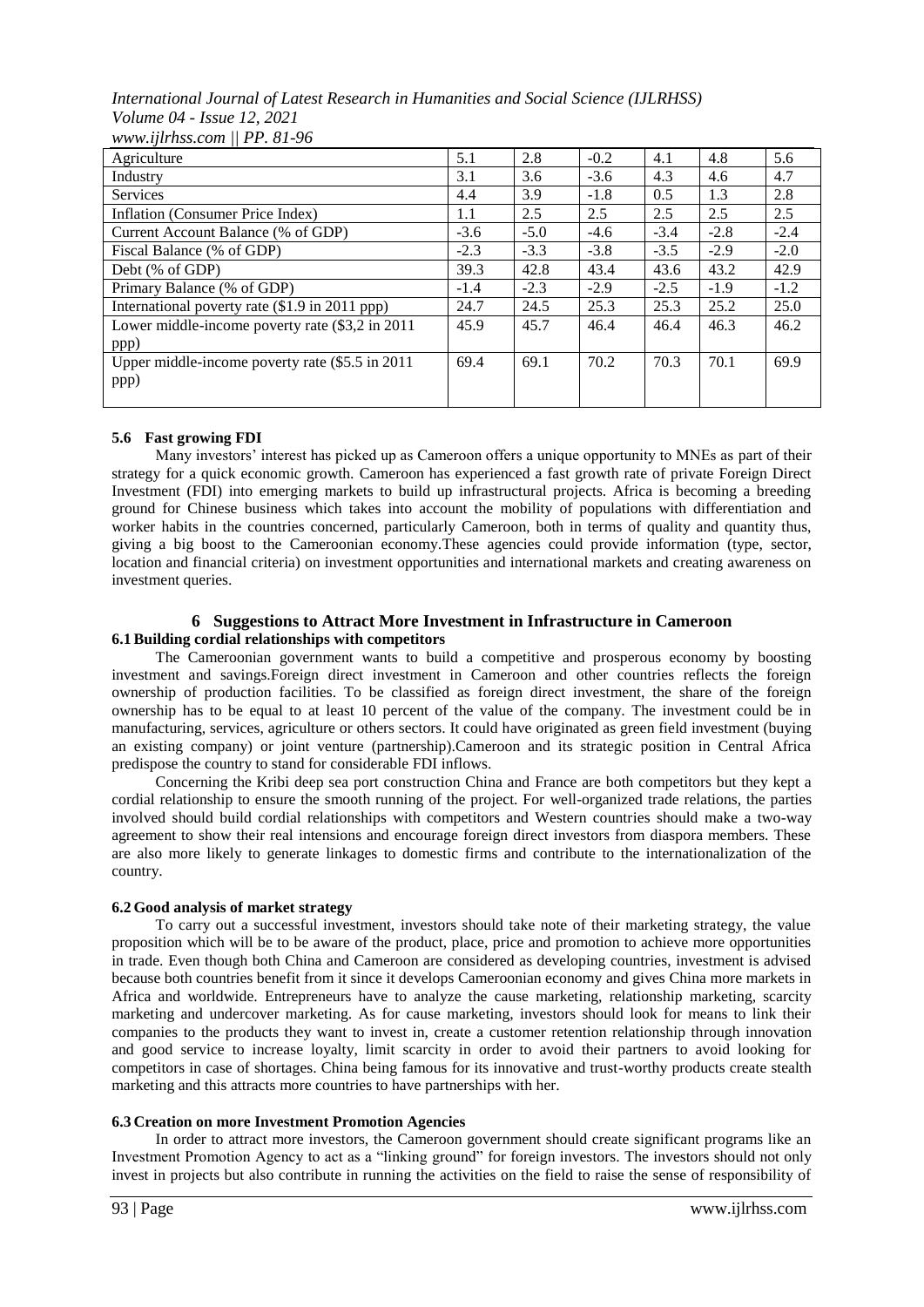## *www.ijlrhss.com || PP. 81-96*

Chinese companies vis-à-vis Cameroon. To do this they should first be able to identify the sector of investments and identify the challenges and the cost of labor in relation to this project.By so doing it will provide employment and indirectly boost productivity of domestic firms.

## **6.4 Facilitating the creation of enterprises**

The areas towards which China wishes to acclimatize its cooperation with African countries coincide with the Cameroon national development priority lines such as infrastructural build-up of Cameroon because it has always been known as a country with a long period of political stability. To promote investment, there should be an easier way of creating enterprises in diversified sectors but not forgetting their priority sectors by reducing restrictions on FDI, providing open conditions for all kinds of firms, whether foreign or domestic. There should be an ease of doing business, access to imports, relatively flexible labor markets and protection of intellectual property rights.

In the same light, the promotion of entrepreneurship is also a key point to attract investment.It can be done by building a convenient social climate, by providing easy access to small business loans, by creating a professional bond between employees and employers,boosting the youths to pursue their passion and prone intrapreneurship.

## **6.5 Adequate transportation facilities for investors**

Developing the transport sector is one of the most acute problems facing policy in Cameroon. In Cameroon, the roads and railway transport linking production centers and market are in deplorable conditions. Conditions as poor as this in basic infrastructures facilities hinders industrial development in general and steady flow of FDI in particular.As long as the road network in Cameroon remains in the state in which it is, there are little or no prospects of an increase in FDI, therefore attention should be given to the road construction maintenance and repairs. Also, transnational organizations in charge of foreign affairs should ensure adequate and reliable provision of skilled workforce, facilities for vocational training of specialized workers and volunteers, ideally designed in cooperation for the investors. National transport organizations should provide transport facilities and accommodation for potential investors.

#### **6.6Training of local workers and breaking the language barrier**

Cameroon only has two (2) official languages known as English and French. Athird language will only be beneficial on the territory because it will ease communication between Chinese investors and Cameroonian workers.China has already established many languages school like the Confuciuscenter in IRIC. More school and training centers should be created to help Cameroonian citizens to familiarize themselves with Chinese language in order to find jobs on Chinese construction sites and others. The training of local workers will also be beneficial to China because it will lower the cost of transport to import labor force from China to Cameroon.

## **6.7 Investing in adequate logistics**

In many developing countries, investment can be boosted by taking a close look to the importance of the adequate logistics which are supported by both physical (infrastructure) and managerial assets.Flexible supply chains have become more complex due to globalization and thus involves logistics from the transformation to the distribution of goods and services in trade. The outcome of investing in logistics will mainly increase integration with global trade and a better utilization of transport assets.There should be an infrastructure integration on facilities such as the containers to efficiently ship trucks to railing the project studied in this paper. In order to maximize efficiency, China could apply a commercial integration by exploiting outsourcing and cooperating with other countries or a third party to invest and realize more projects.

## **7 Conclusion**

This study explores the determinants of Chinese Foreign Direct Trade on the infrastructure development sector of Cameroon. The cordial Sino-Cameroonian relationship has expanded from level to level in the past decades. It has been marked by several official visits involving top government officials from both countries, summits, equality and diplomatic cooperation to fortify these ties through signing of several cooperation agreements. China's aid to Cameroon is a great boost to its economy since Exim Bank is a Chinese governmental bank that plays a significant role of providing export credits, finances both Chinese private investors and joint venture projects with private foreign firms, and grand concessional loans on behalf of the Chinese government. The KribiDeep Sea port will inject more money in the economy through the increase in inflow of goods in and out of the country and create a new opportunity for employment and regional integration. For its surrounding countries, it will be extremely beneficial through the development of relevant sectors since it is carried out with transparency. The government will increase educational fundings to adapt and prepare more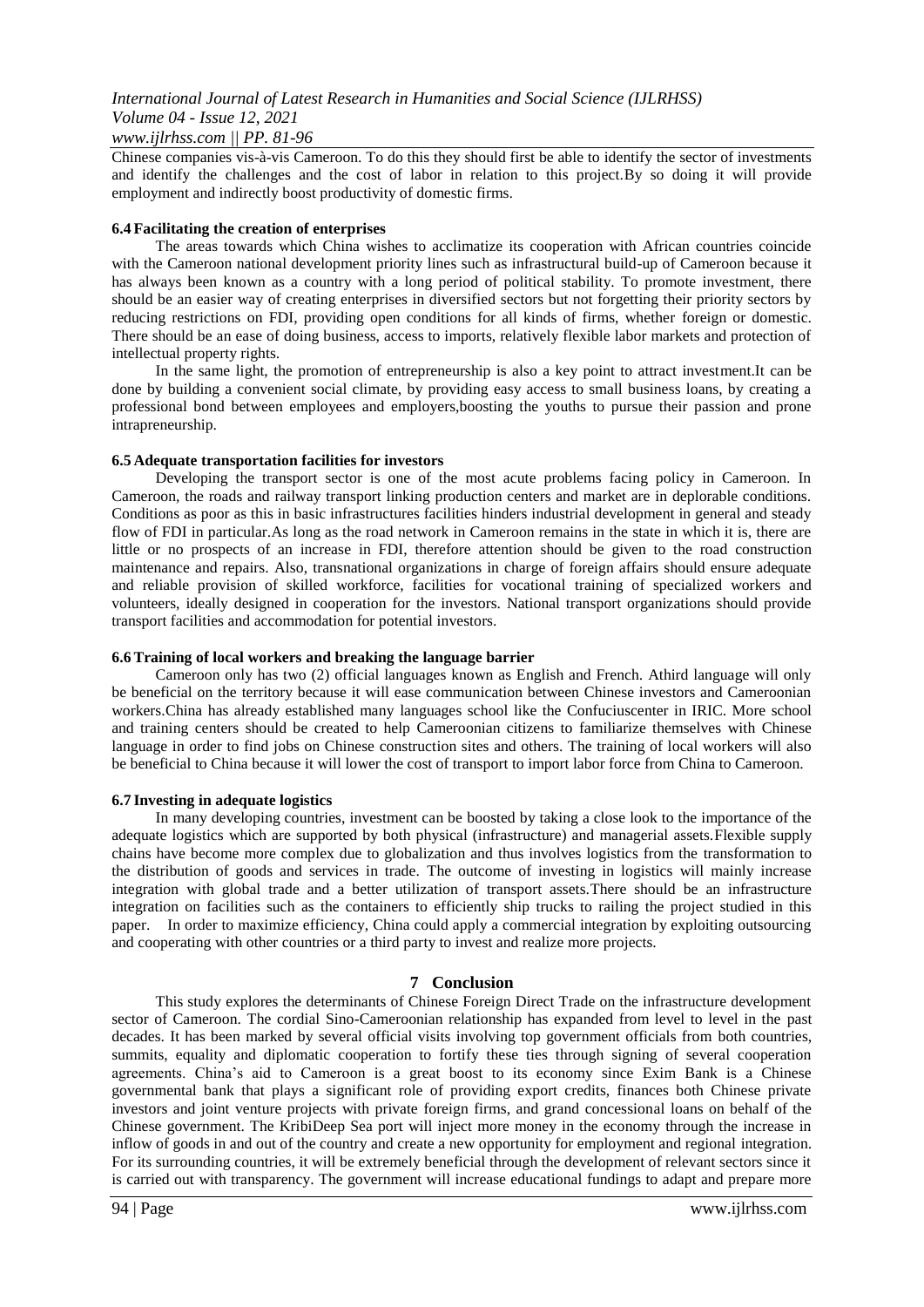# *www.ijlrhss.com || PP. 81-96*

citizens for professional employment, increase regional links and combat poverty. The port will not only serve as a means to improve import and export but also as a touristic siteKribi Ports Complex), but also as an oil extraction site, a gas liquefaction terminal, a fishing port and a naval base.

This paper uses qualitative methodology by studying market research for new investors and service demonstrations. This investment has helped in the construction of roads, the creation of direct and indirect jobs but also to through some light on ongoing and forthcoming projects. As portrayed in this paper, the EXIM bank's investment has many positive sides since the demand of ports infrastructure is growing but lacks investors. Questions were raised on how they are working to import the transportation of goods to ensure imports and exports in Cameroon.The gas-fired plant of Kribi will also help to generate electricity in Cameroon in order to remedy to the large demand in the country.

Impacts of this investment are transfer of technology, creation of employment, improve tax revenues, poverty reduction, win-win cooperation, modernization of trade, growth in infrastructure and fast growth in investment. This paper also studies the various opportunities of more investments in Cameroon like the support of the Cameroonian government, the availability of resources, improved technology, ready markets, Cameroon's expected growth rate and fast growing FDI. From these factors we studied the various ways through which investors can find many opportunities to invest in infrastructure and other sectors in Cameroon. Some suggestions to attract more investors are to build cordial relationships with competitors, to have a good analysis of market strategy, the creation of more Investment Promotion Agencies (IPA), facilitate the creation of enterprises, adequate environment for investors, training of local workers and breaking language barriers.

Future research warrants the expansion of the study as to how investment impacts economic growth and other broad factors but adding demographic, socio-political and economic policies may help to better attract more investment in the territory and identify channels through which such factors may influence Chinese FDI. This might be important for better strategy forecasting and understanding the evolution of FDI in Cameroon overtime.

Cameroon also known as "Africa in miniature" is a recommended destination for Chinese investors since it is known for its diversified resources, low cost of labor and a fruitful ground for investments in various sectors.

## **7.1 Key findings**

Chinese investment has a general positive impact on Cameroon's economy because of all the innovations it brings in various sectors. Cameroon is the breeding ground for Chinese investment which takes into account the mobility of populations with differentiation and the habits of citizens both in terms of quality and quantity. International order and the most important role of the diasporas with the effects of transnationalities and taking into account diversified transfers (capital transfers, purchase of equipment and devices. Findings also indicate that FDI to GDP ratio in Cameroon was sensitive to economic growth conditions and resource prices. Chinse investment in the deep-sea port of Kribi will boost the economy on one hand by increasing transportation flux of goods overseas but act as competiton to other countries. China has become a prominent trade and financial partner to Cameroon because of its availability and affordable products and services. It creates employment for local citizens which range from working on the port site, road construction, telecommunication experts, forest exploitation and retailing of a wide variety of cheap goods imported from China thus, reduces poverty, improves tax revenues, modernizes international trade and it's a win-win cooperation for both countries. There is no argument as to whether china's engagement adds to or detracts from Cameroon's economic growth. Measuring from the economic and social impact it is difficult. Chinese manufacturing operations contribute to the country's GDP but offer strong competition for local producers.

## **7.2Limitations**

The poor working conditions in which this project was undertaken was a limitation to this study because of the lack of many local citizens on the site to carry out the questionnaire smoothly. 60% of the workers were Chinese and the language barrier hindered the researchers to proceed with the questionnaire. A few categories of workers are working without contracts and generally receive lower wages.

Also, time and budget are the main factors needed to accomplish these tasks. Some sectors in Cameroon have not been completely utilized or exploited because of lack of adequate infrastructure and funding. So far as projects are concerned, both China EXIM bank as well as traditional multilateral donors have been active financiers in the infrastructural sector.

There was a constraint in collecting data because the related companies were not really available due to the sanitary conditions worldwide therefore, we ended up using empirical articles and qualitative methodology.